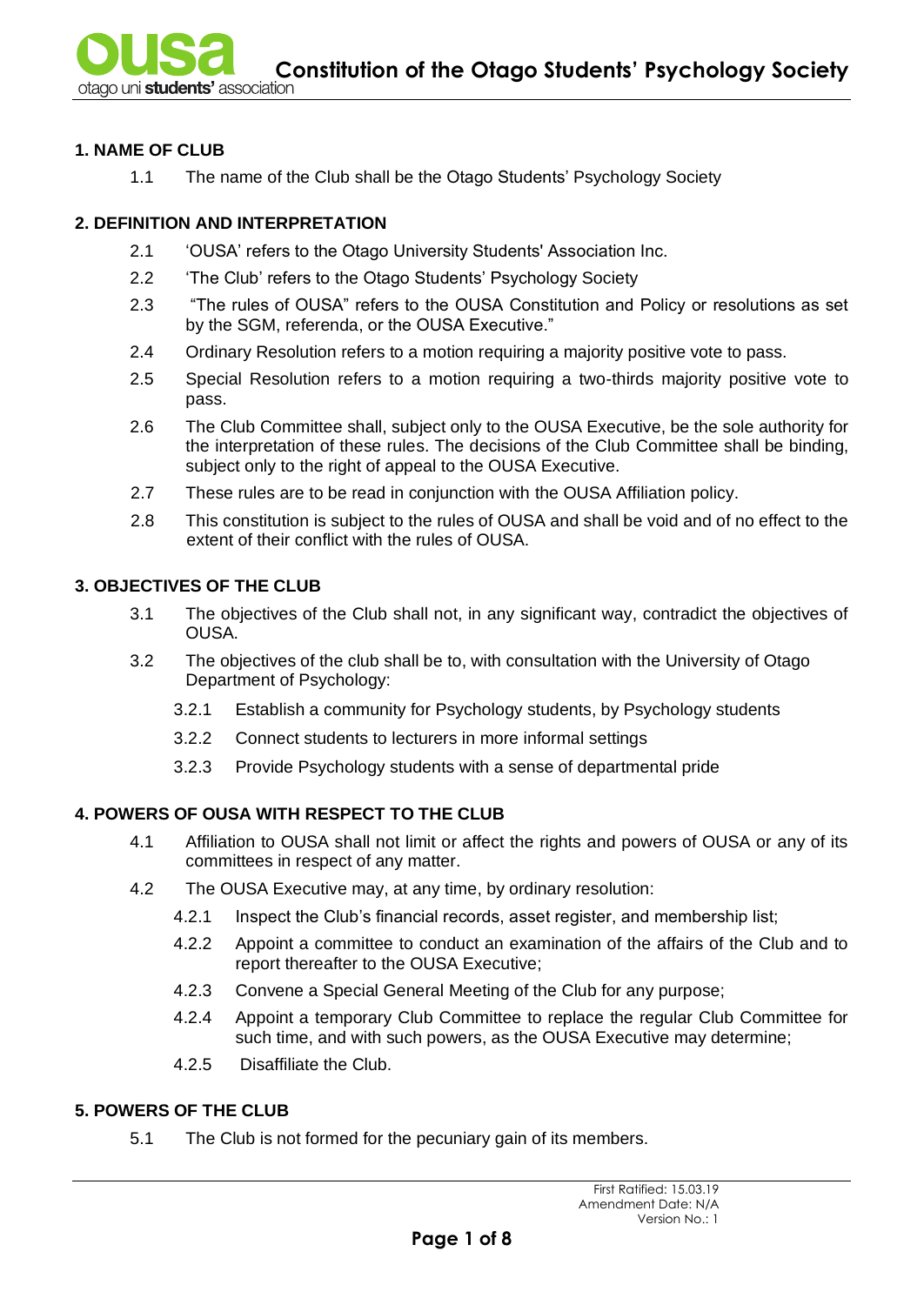- 5.1.1 The Club may make payment as reasonable remuneration to any servant or officer of The Club or the payment of reasonable expense to any authorised representative or delegate of the Club.
- 5.1.2 Reasonable remuneration shall not exceed market rates for the provision of equivalent goods or services.

## **6. AFFILIATION**

- 6.1 The Club shall be affiliated to OUSA.
- 6.2 The Club and its members present and future shall be bound by the rules of OUSA, and every such Club and all such members shall be so bound in all respects. Where the OUSA constitution is not expressly mentioned in the constitution of the Club, the provisions of the OUSA constitution shall be read into the document.
- 6.3 The Club's affiliation to OUSA shall automatically lapse if The Club fails or ceases to comply with the OUSA Affiliation Policy or Section 18 of the OUSA Constitution and Rules.
- 6.4 The Club shall not become affiliated to or in any way connected with any other organisation without the consent of the OUSA Executive.
	- 6.4.1 Any affiliation to any other body entered into without the OUSA Executive's consent shall be null and void.

#### **7. LIABILITIES INCURRED BY THE CLUB**

- 7.1 The Club shall not enter into any loan agreement of a value greater than NZ\$1000 without approval by ordinary resolution of the OUSA Executive.
- 7.2 OUSA shall not be responsible for any liabilities or debts incurred by the Club.

#### **8. MEMBERSHIP**

- 8.1 The Club shall, in normal circumstances, have no less than 90% of total membership comprised of OUSA/OPSA members.
- 8.2 The Club shall in normal circumstances have no less than ten members.
- 8.3 Membership of the Club shall be open to all members of OUSA/OPSA.
- 8.4 Membership can be restricted to a subsection of OUSA/OPSA members provided that the restrictions do not contravene the laws of New Zealand.
- 8.5 Persons shall become members of the Club when an application for membership is given in writing to the Club Committee and accompanied with the annual subscription fee (if applicable).
- 8.6 The Club shall only levy upon its members such fees or subscriptions as have been ratified by the AGM of the Club.
- 8.7 Any member of the Club who does not pay any required subscription within one calendar month of joining shall not be permitted to exercise the privileges of membership until the subscription is paid.
- 8.8 Membership shall be deemed to continue until a formal resignation is received by the Club Committee.
- 8.9 A club member may not be suspended or expelled unless the committee resolves to do so by special resolution.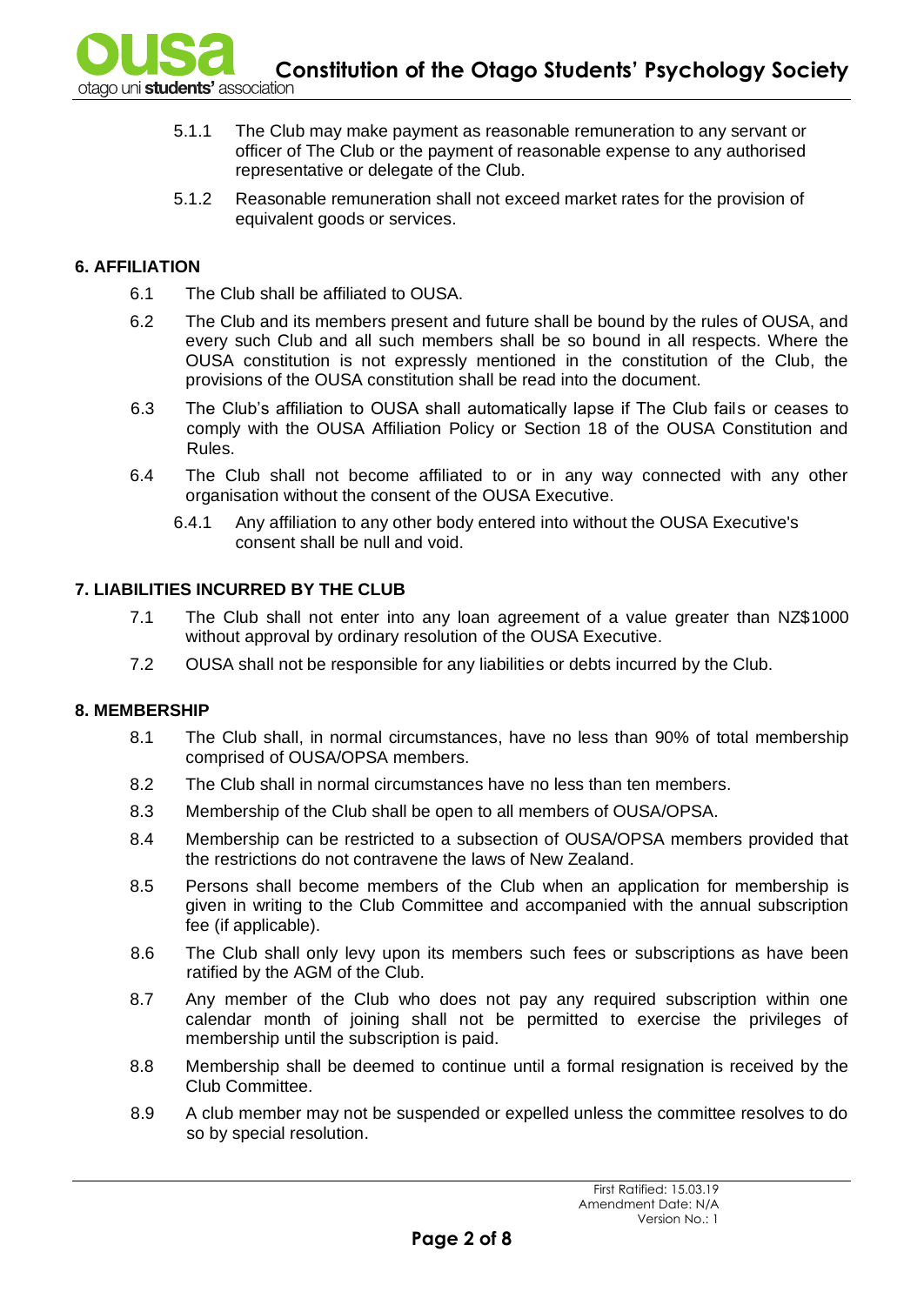**Constitution of the Otago Students' Psychology Society**<br>ao uni students' association

- 8.9.1 The suspended member will be relieved of any powers and responsibilities and is not permitted to attend club activities.
- 8.9.2 A special general meeting must be called within three months to expel the member or the suspension lapses.
- 8.10 The following procedure must be used to expel a club member:
	- 8.10.1 Written notice of any meeting regarding the expulsion and of the basic allegations and charges against the member must be received in person 30 days prior to the meeting taking place.
	- 8.10.2 That a special general meeting is called which the member to be expelled may attend in person, or submit in written form, grounds for his or her defence.
	- 8.10.3 The motion to expel a club member must be passed by special resolution.
	- 8.10.4 That the member is informed in writing of the decision of the meeting and the length of his or her expulsion.
- 8.11 Where a member of the Club is expelled, that member shall have the right of appeal to the OUSA Executive.

# **9. ANNUAL GENERAL MEETING (AGM)**

- 9.1 The Annual General Meeting (AGM) of the Club shall be held during the month of October at such time and place as the Club Committee shall decide.
- 9.2 The AGM shall be held for the following purposes:
	- 9.2.1 To receive, from the Club Committee, a report of the proceedings of the previous year and a statement of the Club accounts;
	- 9.2.2 To elect the officers of the Club Committee for the following year;
	- 9.2.3 To conduct any general business.
- 9.3 The President, or in their absence any member appointed by the meeting, shall be chair of the meeting.
- 9.4 Every motion shall be moved by one Club member and seconded by another.
- 9.5 Every member present shall be entitled to one vote,
	- 9.5.1 In the case of an equality of votes the Chair shall have a second or casting vote.
- 9.6 The quorum shall be 15 per cent of the Club's total members or 6 members, whichever is greater.
- 9.7 At least 14 days notice of the AGM shall be given to all members, by posting a notice on the OUSA notice board and/or the Facebook page.
	- 9.7.1 The notice shall include an agenda of business to be conducted at the AGM.

# **10. SPECIAL GENERAL MEETINGS AND NO CONFIDENCE VOTES**

- 10.1 The Club Committee on their own behalf or on the signed request of a quorum of members may at any time call a Special General Meeting.
	- 10.1.1 If the Club Committee does not call a meeting within 14 days of receiving such a request, the requestors may themselves call a Special General Meeting.
	- 10.1.2 Notice of a Special General Meeting shall be given in the manner described above for an AGM.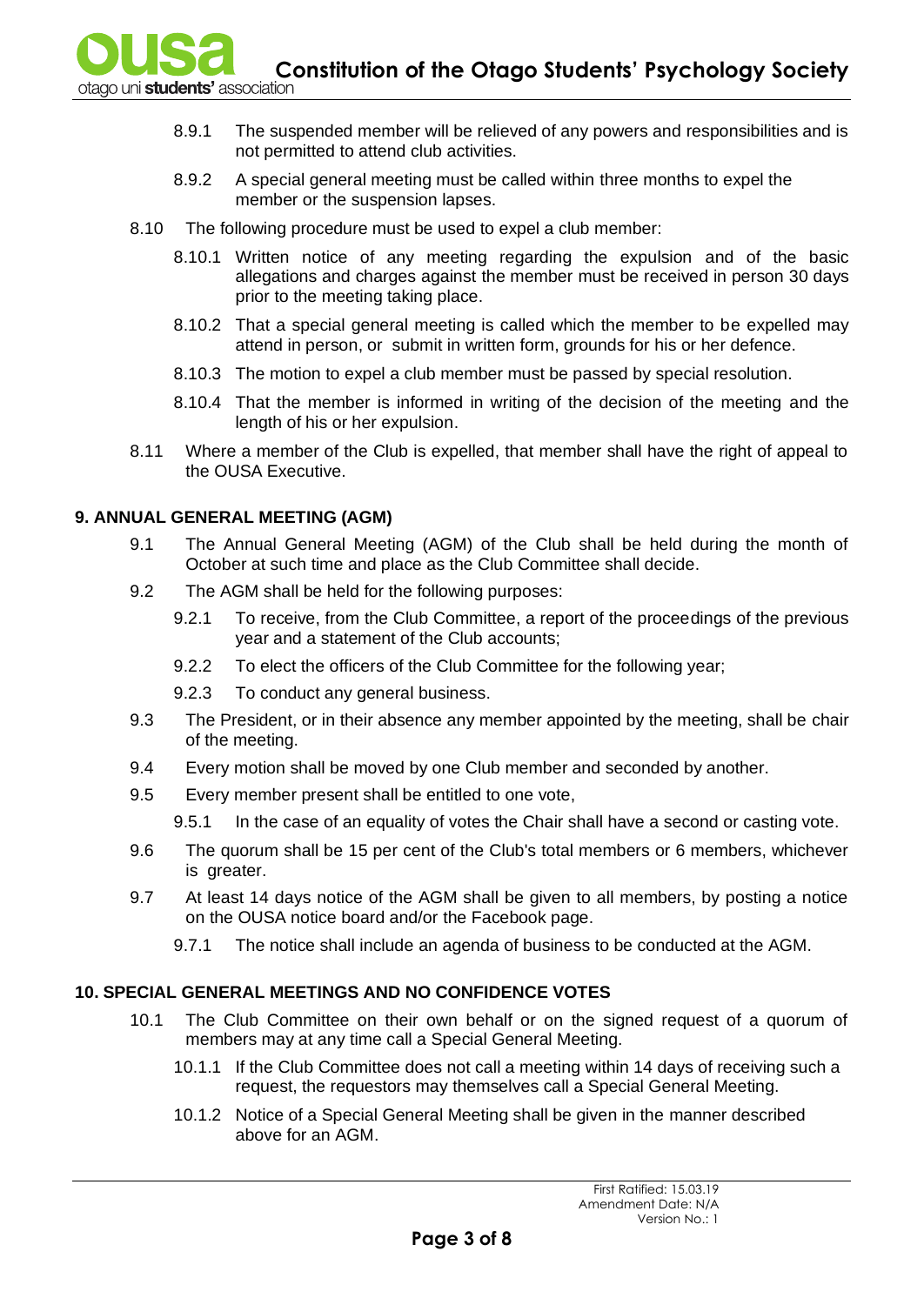**Constitution of the Otago Students' Psychology Society**<br>tago uni students' association

- 10.2 The conduct, voting procedures and quorum of a Special General Meeting shall be the same as those prescribed for the AGM.
- 10.3 At any Special General Meeting a motion of no confidence in the Club Committee, or any member thereof, may be passed by special resolution provided that 14 days notice of such intention has been given.
	- 10.3.1 On the passing of such motion, the Committee member shall be deemed to have resigned and the meeting shall then have the power to, and may proceed to, elect a new Committee member to the vacant position (s).
	- 10.3.2 Such new member shall hold office until the next AGM.

#### **11. CLUB OFFICERS AND THEIR ELECTION**

- 11.1 The management and control of the Club shall be deputed to the officers of the club who represent the Committee of the Club.
- 11.2 The Committee of the Club shall consist of a minimum of 8 people, being the President; Vice President; Secretary; Treasurer; Social Officer ; Academic Officer; and Marketing Manager; all of whom shall be elected at the Annual General Meeting.
	- 11.2.1 The above roles and responsibilities may be added to, removed, or amended by the Club Committee at a Committee meeting.
- 11.3 The election for must adhere to the indexed schedule 2 of the Constituion.
- 11.4 Every candidate for office shall be nominated at the meeting by one member of the Club and seconded by another.
- 11.5 Every member present at the meeting shall be entitled to one vote.
- 11.6 In the event of two or more candidates receiving an equal number of votes, the chair of the meeting shall have a second or casting vote.
- 11.7 The Club Officers shall hold office for one year following their appointment or until an officer resigns.
	- 11.7.1 Such resignation shall be effective immediately upon receipt in writing by the committee.
	- 11.7.2 If a vacancy on the Club Committee occurs during the year, providing that a quorum remains, the Club Committee may appoint any member to fill such a vacancy, unless it has occured due to a no confidence vote.
	- 11.7.3 If a vacancy occurs due to a no confidence vote then section 10 of this constitution applies.

# **12. THE CLUB COMMITTEE**

- 12.1 The Club Committee shall have full power at its meetings to deal with all matters relating to the objectives of the Club.
	- 12.1.1 Any matters relating to the interpretation of these rules;
	- 12.1.2 Except where power is vested in the Club at a general meeting.
- 12.2 All decisions shall be valid and binding on the members, only so far as they do not conflict with these rules, the rules of OUSA, or decisions of the OUSA Executive.
- 12.3 The Club Committee shall meet at such times as it deems fit.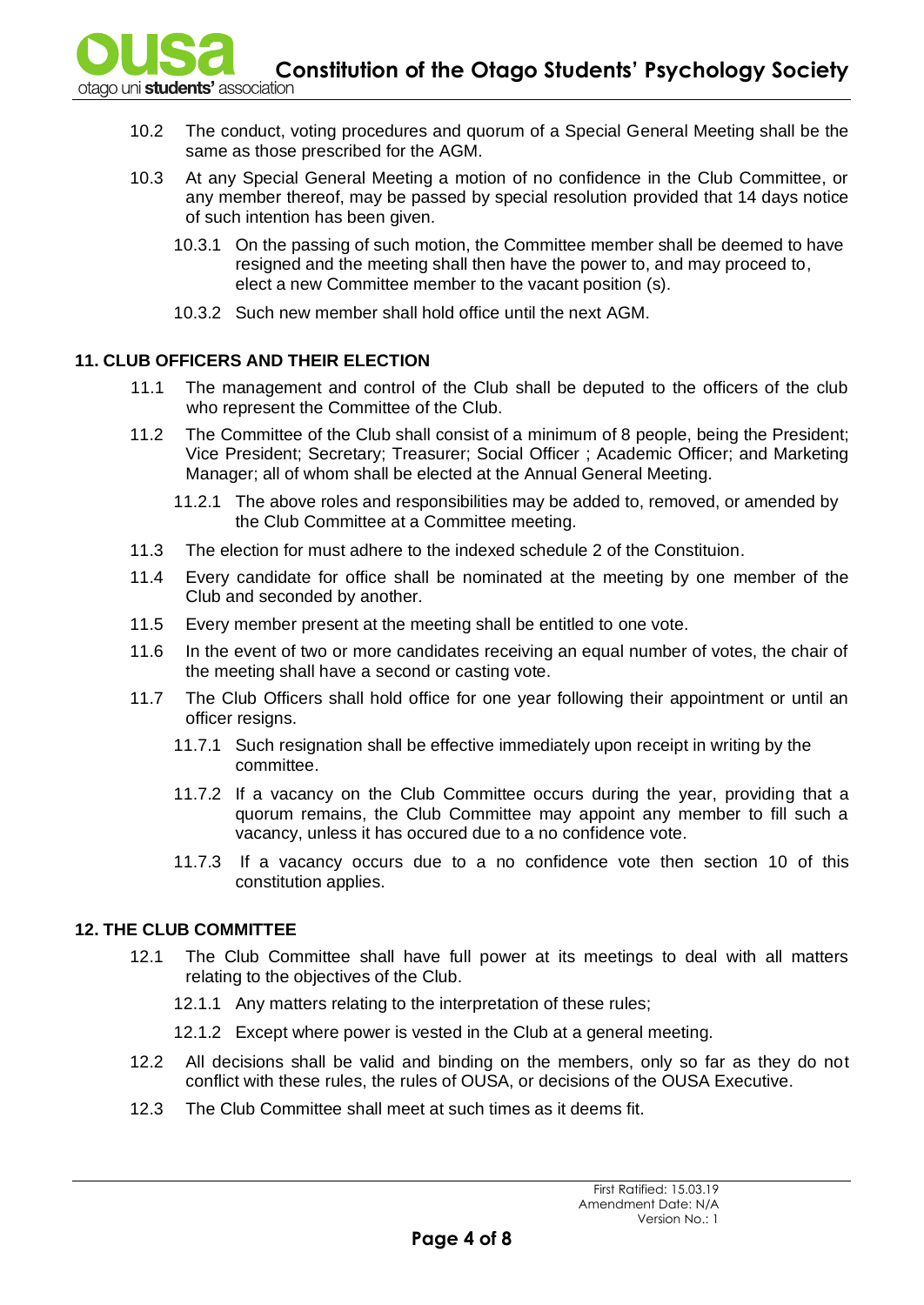**Constitution of the Otago Students' Psychology Society**<br>and unistudents' association

- 12.4 The President, or in their absence, any member appointed by the Club Committee, shall, in the case of an equality of votes, have a second or casting vote at all Club Committee meetings.
- 12.5 The quorum for Club Committee meetings shall be at least 5 Club Committee members.
- 12.6 One member of the Club Committee shall be elected to represent the Club on the OUSA Affiliated Clubs Council.
- 12.7 Upon a committee member's failure to provide apologies for three consecutive meetings, at the discretion of the remaining committee members, they may, by vote of simple majority:
	- 12.7.1 Remove them from office and;
	- 12.7.2 Trigger a by-election.

# **13. FINANCE, PROPERTY AND RECORDS OF THE CLUB**

- 13.1 The funds of the Club shall be in the control of the Club Committee, which will depute the Treasurer to manage them.
- 13.2 The Treasurer shall also:
	- 13.2.1 Keep a true record and account of all the receipts and payments of the Club including bank statements;
	- 13.2.2 Prepare the statement of accounts and balance sheet for the financial year;
	- 13.2.3 Keep the Club's asset register up to date.
- 13.3 The Secretary shall:
	- 13.3.1 Keep a true record and account of the proceedings and meetings of the Club and the Club Committee;
	- 13.3.2 Keep a correct and up to date membership list;
	- 13.3.3 Conduct and archive all correspondence relating to the club.

# **14. DISAFFILIATION OF THE CLUB FROM OUSA**

- 14.1 A club may disaffiliate from OUSA at any time by notifying the CDO in writing.
	- 14.1.1 Such notification will provide reasons for why the club is disaffiliating from OUSA.
	- 14.1.2 Notification will be provided by supplying the Club's AGM Minutes to that effect.

## **15. DISSOLUTION OF THE CLUB**

- 15.1 If the club's committee members are unable to be contacted using all possible means for a period of six months the club will be deemed to be dissolved.
- 15.2 Upon dissolution of the Club:
	- 15.2.1 All funds remaining after debts have been cleared will be distributed to OUSA until another club with a similar purpose is affiliated.
	- 15.2.2 All assets will be distributed to OUSA until another club with a similar purpose is affiliated.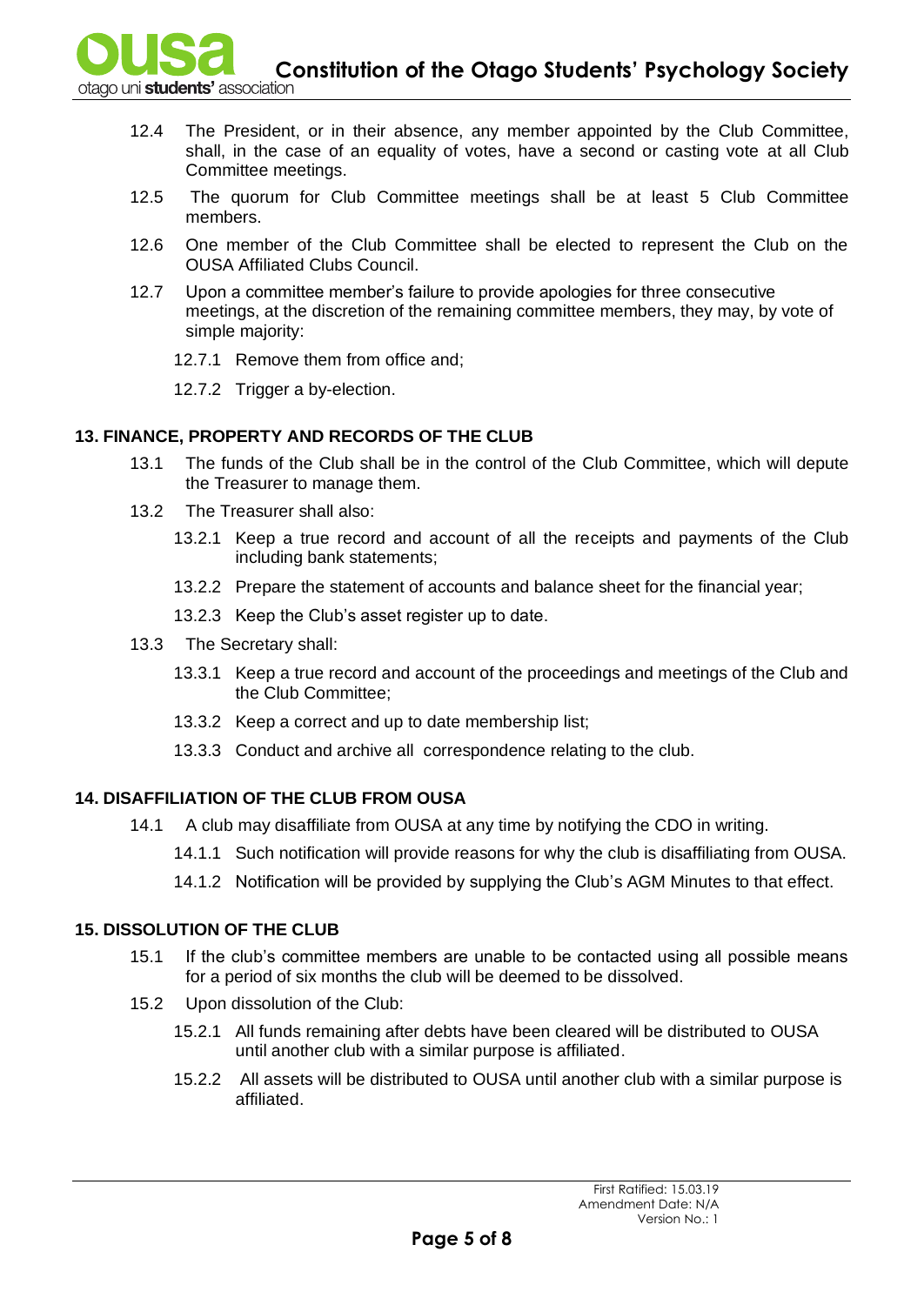## **16. AMENDMENT OF THIS CONSTITUTION**

- 16.1 Proposed amendments to the constitution of the Club must be approved by the OUSA Finance and Services Officer prior to ratification at the Club's General Meeting.
- 16.2 These rules can only be added to, repealed or amended by special resolution at an Annual or Special General Meeting of the Club, provided that no resolution shall be deemed to have passed unless:
	- 16.2.1 14 days notice of the proposed amendment has been given;
	- 16.2.2 Once ratified at a General meeting of the Club, the new constitution must be submitted to the OUSA executive and approved by ordinary resolution.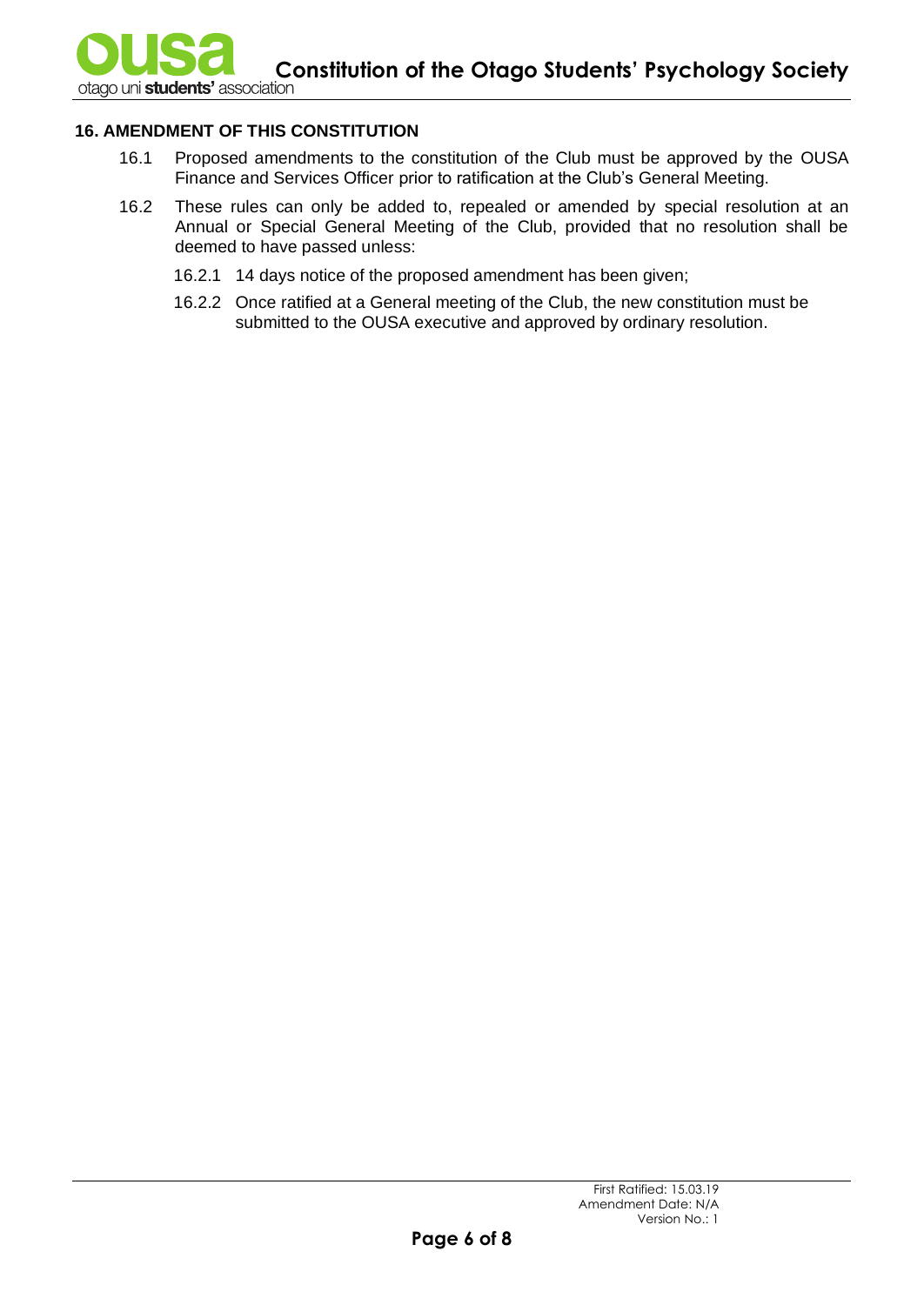## **Schedule #1 Executive committee position descriptions and responsibilities**

The executive committee for the governing year beginning in 2020 consists of the following positions, a brief description of their responsibilities is listed below.

- 1. President
	- Oversees the longevity and strategic planning of the Organisation
	- Team Management
	- Public relation appearances and maintenance of professional relationships within the Department of Psychology and other connections within the University, OUSA and other networks
	- Required to attend HOD meetings or delegate attendance to a Committee member as seen fit
	- Organisation and maintenance of sponsorship and sponsorship relations
	- Oversight of the Financial Management of the Organisation together with the Treasurer
- 2. Vice-president
	- Oversees the longevity and strategic planning of the Organisation together with the President
	- Team Management
	- Public relation appearances and maintenance of professional relationships within the Department of Psychology and other connections within the University, OUSA and other networks
	- Assisting other Executive Members as necessary
	- Oversight of the Financial Management of the Organisation together with the Treasurer
- 3. Treasurer
	- Must attend OUSA course relating to financial management of a society
	- Management of the Organisations' financial accounts
	- Strategic financial planning with the management team
	- Administration relating to banking, IRD (income tax and GST)
- 4. Secretary
	- Organise meetings (as directed by the President and Vice President) and apologies
	- Call off meetings as necessary
	- Organise and keep an online record of administrative documents including organisation resolutions and meeting minutes
	- Keep templates as necessary
	- Get signatures for resolutions and other documentation as necessary and send off to relevant parties – May require checking with President, Vice President or Treasurer before doing so
- 5. Marketing
	- Designing marketing initiative and paraphernalia
	- Managing social media outlets
	- Contacting and communicating with external design artists and other relevant contacts who may be of assistance
- 6. Social Officer
	- Organisation of social events including Wine and Cheese, faculty Mix and Mingles, inter-faculty steins etc.
- 7. Welfare Officer
	- Networking and maintaining a steady communication stream with the faculty and student body
	- Organisation of welfare related events and coming up with initiatives to immerse the student body in
	- Maintaining a professional relationship with affiliated groups and connecting the student body to relevant organisations
- 8. Academic Officer
	- Networking and maintaining a steady communication stream with the faculty and student body
	- Organisation of educational events and coming up with initiatives to immerse the student body in
	- Maintaining a professional relationship with affiliated groups and connecting the student body to relevant organisations